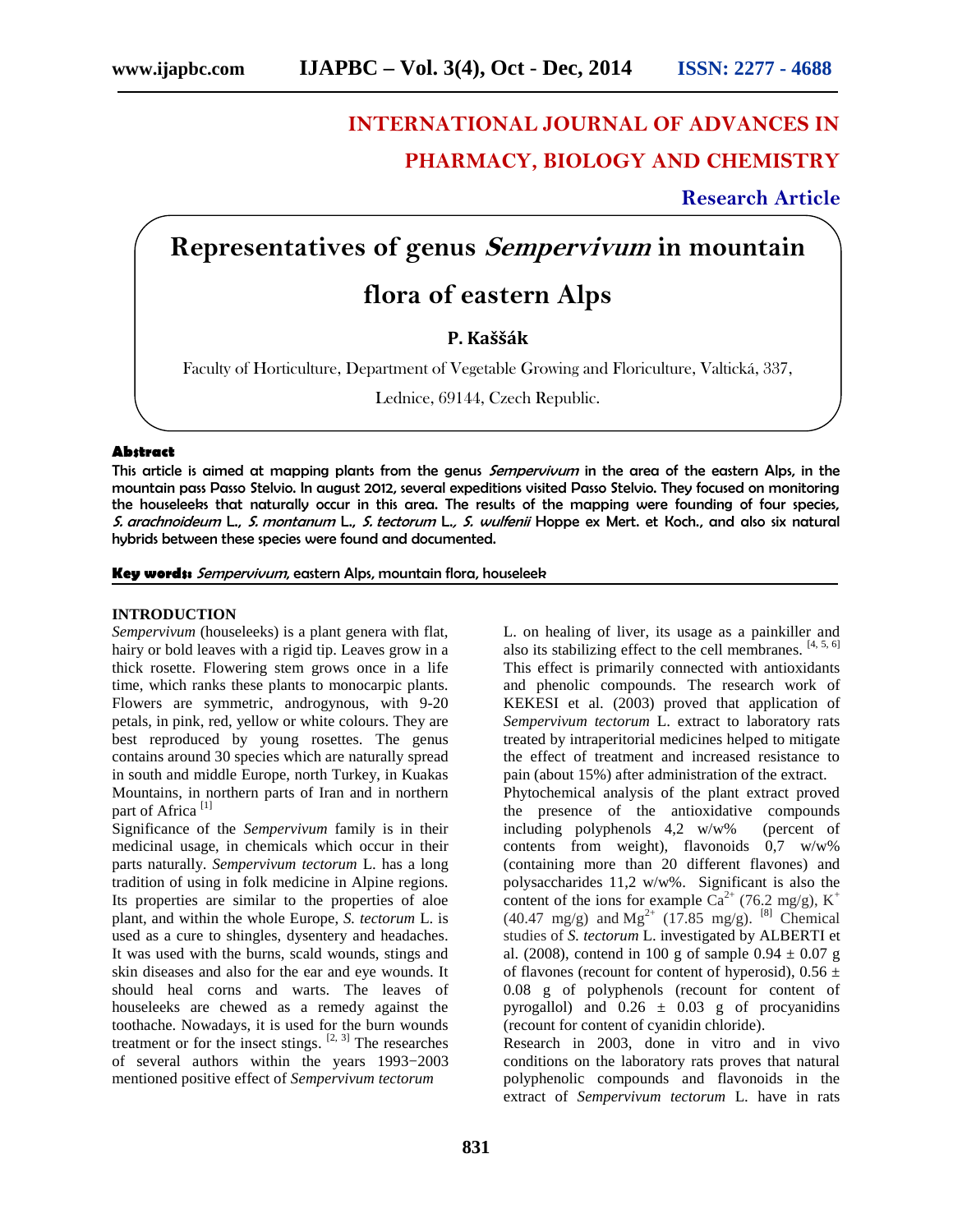proven influence on the intestine diseases caused by the intake of high amounts of cholesterol and triglycerides, mostly on those influenced by the ileum and jejunum. An advantage of the houseleek extract was also its low toxicity. Toxic amount was higher than 2 000 mg per one kilogram of live weight; that is a value which highly excesses the medicinal dose.<sup>[7]</sup>

### **MATERIAL AND METHODS**

Passo Stevio(Figure 1) is the highest mountain pass of the eastern Alps. It is situated in the altitude 2 757 meters above sea level, in the area of province Sondrio in the north part of Italy.

Mapping of the Sempervivum species in eastern Alps consisted of four separate trips to the location Passo Stevio in first half of August. During each trip were made several mapping excursions to the different parts of mountain pass during which was all discovered *Sempervivum* plants were photographed (whole plant, leaf detail, flowers if plant was blooming) and determined. The obtained results were also verified by literature and botany researchers in Czech Republic.

#### **RESULTS AND DISCUSSION**

In mapped area we find all three typical Alpine *Sempervivum* species (*S. arachnoideum* L., *S. montanum* L. and *S. tectorum* L.) and besides them we also found and identified *S. wulfenii* Hoppe ex Mert. et Koch and six interspecies hybrids*.*

*Sempervivum montanum subsp. montanum* L. Solons thin. Leaves in rosettes are usually 10 x 3 mm (exceptionally can be bigger). Leaves are egg shaped, sharply ended, hairy on both sides. Hairs are short, green and flexible. Flower stem is 50-100 (200) mm high and caries 2-8 (13) flowers, frequently with 11 or 13 petals. Petals are 12-20 x 2 mm big. Flowers are reddish, sometimes yellow flowers occur. Typical signs of subspecies *montanum* is a small rosette (not bigger than 20 mm in diameter), and hairs on the flower stem are longer than those on leaves. It naturally grows in Corsica, Italy, France, Spain (Pyrenees, Alps, north Apennines). It grows in altitudes from 1 700 to 3 000 meters above sea level.  $^{[10]}$  2n = 42.  $^{[11]}$ 

*Sempervivum tectorum* L**.,** syn. *Sempervivum assimile* Schott. Perennial herb making clumps of compact, dark green, sometime reddish rosettes of fleshy leaves. Sterile rosettes are 30-80 mm in diameter. Rosettes are open, the ends of leaves pointed out from the centre. Leaves are ovoid, 20-40 mm long and 10-15 sometimes even 20 mm wide. The surface is glabrous, just on the edges ciliate. Ends of the leaves are reddish or red-purple. Flower

stem grows from the centre of rosette and is 200-500 mm high. After flowering the whole flower stem dies. Inflorescence is made from 5-15 flowers each on short 3 mm long stem. Flowers have 12-16 petals. Seeds prolonged obpyriform or obovoid, flattish, apex rounded, base with or without wing or tail, 0.9- 1.2 x 0.4-0.6 mm. Surface longitudinal ribbed, ribs faint crenate, interspaces with indistinct transverse ribs, orange-brown. [12] Naturally grown in France, Italy, Spain (Pyrenees, Alps, Apennines), and in northern parts of Balkans<sup>[10]</sup>  $2n = 36, 72$ .<sup>[11]</sup>

*Sempervivum wulfenii* Hoppe ex Mert. et Koch. Slowly growing herbal perennial, making 2-3 rosettes in one growing period which are around 100 mm in diameter. Leaves are grey-green, on the basis purple. Flowers are yellow with purple coloured basis. This species naturally grow in west Alps (Italy, Switzerland and Austria).  $\left[10\right]$  2n = 36  $\left[11\right]$ 

*Sempervivum arachnoideum* L**.** Small species which makes rosettes just around 25 mm in diameter. Leaves have on tips white, spider web like woolly hair. Flowers are pink. Seeds prolonged obovoid, with a small wing on the apex, base narrowed with hilum, 0.7-0.8 x 0.2-0.3 mm. Surface with longitudinal ribs, lustrous, yellowish-brown [12]. This species naturally occurs in France, Italy, Spain (Pyrenees, Alps, Apennines)<sup>[10]</sup>  $2n = 32$ <sup>[11]</sup>

Beside these four botanical species, we found several natural hybrids. Natural hybridization is common in the genus *Sempervivum*. Research SMITH (1981) done in the Pyrenees on 2 926 plants shows that species as *S. arachnoideum, S. montanum* and *S. tectorum* often make mutual hybrids. In the research done in 1971 and 1972, out of 224 plants collected in their natural environment, 138 were determined as natural hybrids of *S. tectorum* and 84 as natural hybrids of *S. arachnoideum*.

In the chosen locality, we found and identified hybrids between *S. tectorum* x *S. arachnoideum* (or between *S. wulfenii* x *S. arachnoideum*), hybrids between *S. montanum* x *S. arachnoideum* (Figure 2)*,* hybrids between *S. arachnoideum* x *S. tectorum* (but this could also be hybrid between *S. montanum* x *S. arachnoideum*), hybrids between *S. tectorum* x *S. arachnoideum*, hybrids between *S. tectorum* x *S. montanum.* Exact identification must be determined by AFLP method (Amplified fragment length polymorphism). This method on the basis of DNA fingerprinting is able to determinate relationships between plant species or cultivars on the molecular level.

In literature it is mentioned that in the eastern Alps are native three species of houseleeks *S. arachnoideum* L*.*, *S. montanum* L. a *S. tectorum* L*.*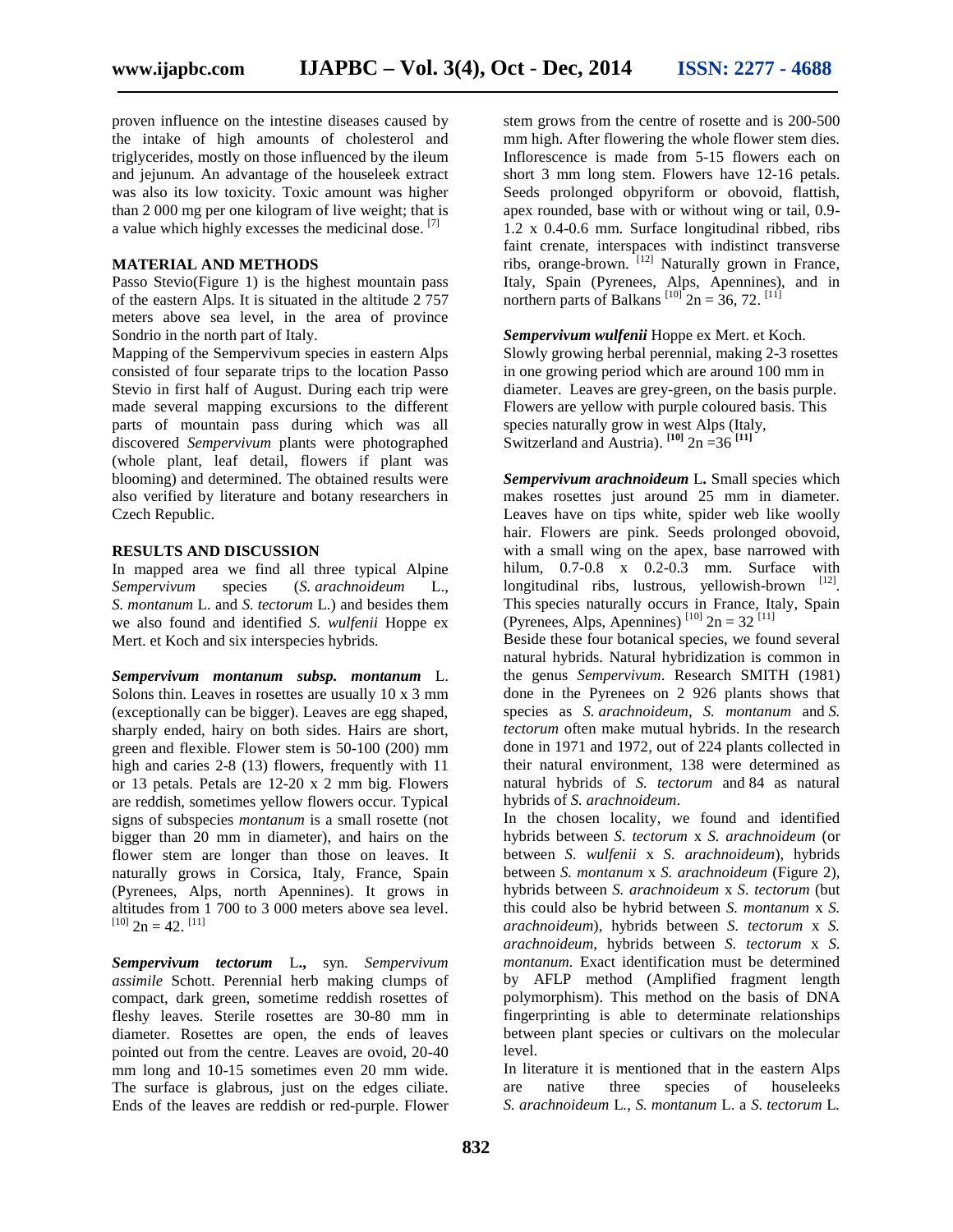Jeane Bodin in her PhD thesis 2010, in which she observes the changes in vegetation in the Alps in the 20th century, mentioned the *Sempervivum montanum* L. as a species which is stabile in the Alpine flora. This particular species is in her work tagged as one of the five species (in research were totally observed 125 plant species) found in the same locations within the years 1906, 1927, 1972, 1995 and 2003, and referred to as stabile species according to the altitude and number of colonized mountain peaks. [14]

These species are the common part of the Alpine flora, which was also confirmed in this article.

Puscas and Choler, in their research in 2012, were focused on the cluster analysis of the grasslands with dominant occurrence of *Carex curvula* All. They monitored 853 localities in the Alps in the altitudes from 2 200 to 2 700 meters. Their results shown that houseleek *Sempervivum montanum* L. was represented in 37% of all phytosociological maps, mostly in the maps that were made in the locations with shallow soils on the mountain peaks and in marginal habitats. [15]

The Alpian houseleeks grow in xerothermal sites and can survive 7-8 months of snow. So they belong to the group of semi chionophile plants. Main growing period of these plants is in spring (V-VI) and flowering period in summer (VII-IX). *S. montanum* L. occurs in the altitudes from 1 800 to 2 300 meters above sea level, Barun even mentions an altitude of 3 250 meters. *Sempervivum arachnoideum* L. and *Sempervivum tectorum* L. are common in habitats in altitudes from  $600$  to  $2800$  meters.  $\left[16\right]$  This shows that houseleeks are plants extremely resistant to the climatic conditions, which is proved by many authors and their researches.

We find all three mentioned species in Passo Stevio location which altitude is referred as 2 757, what is close to the upper level for the *S. tectorum* L. and *S. arachnoideum* L., and above the upper limit for *S. montanum* L.

Larcher et al. in 2010 examined resistance of high mountains flora to the extreme temperatures. Their research was based on the assumption that mountain plants can during summer survive a short term swing which is higher than average temperatures in the summer months. In the clear and windless days, the leaf rosette in plants can be oriented to the south warm to the temperature 40 or even 50 °C. The experiment proved that *Sempervivum arachnoideum* L. and *S. tectorum* L. have the ability to survive, for the short period of time, temperatures around 62–64 <sup>o</sup>C. <sup>[16]</sup> This research was followed by ZAHARIA et al. (2010) by experiment, in which they examine the

resistance of *S. montanum* L. and *S. tectorum* L. to the extreme conditions. Rosettes of these two species were exposed to a temperature of 50  $\degree$ C, light intensity of 90 000 lux together with dry soil conditions. The results of experiment show that in 13 days the weight of rosettes decreased by 52 % in *S. tectorum* L. and for 63 % in *S. montanum* L. According to these results, both the species were evaluated as extremely resistant and it was proved that irreversible degradation of tissues began after 6−7 days from the start of the experiment.

Also resistance to the low temperatures is significant for the *Sempervivum* plants. When the leaves of *S. montanum* were exposed to the low temperatures during the summer growing period, they were damaged by a temperature  $-5$  °C, at temperatures from  $-6$  to  $-7$  °C, half of the rosette died, by the temperatures from -8 to -9 °C the whole rosettes died. But when the plants were treated with zero temperatures for three days, the resistance of leaf rosettes increased by 5 degrees (the leaves started to die at -13 °C), when the cold period was even longer the lethal temperature was lowered again, to the -25 °C. [16] This shows that the resistance of houseleeks is connected to their metabolism.

Experiments with *Sempervivum montanum* L. from 1981 prove that when we change the light and temperature conditions, the plant is able to switch from CAM metabolism, typical for the *Crassulaceae* family, to the  $C_3$  type of metabolism.  $[19]$  In *Crassulaceae* 99% of assimilation of CO<sub>2</sub> ongoing in the night, which stimulated hypothesis that this kind of metabolism is very adaptable to the outer conditions. [17] WAGNER and LARCHER (1981) experimentally proved that CAM metabolism is evolutionary adaptation useful not just for extremely dry conditions but also for climatic conditions of high mountains in which there are high swings in temperatures. The experiment proved the intake of CO<sub>2</sub> at temperatures from -2  $\degree$ C to 45  $\degree$ C, and CO<sub>2</sub> processing at temperatures from -2 °C to 35 °C.

### **CONCLUSION**

The area of Passo Stevio is, from the botanical point of view, a very interesting locality. Good accessibility by car makes it a perspective locality for a research of the alpine flora. Our research confirms information from the literature about the species' occurrence of genus *Sempervivum* plants. We confirm presence of all the three most common Alpine houseleeks and also found six natural hybrids, whose exact determination must be confirmed by molecular methods.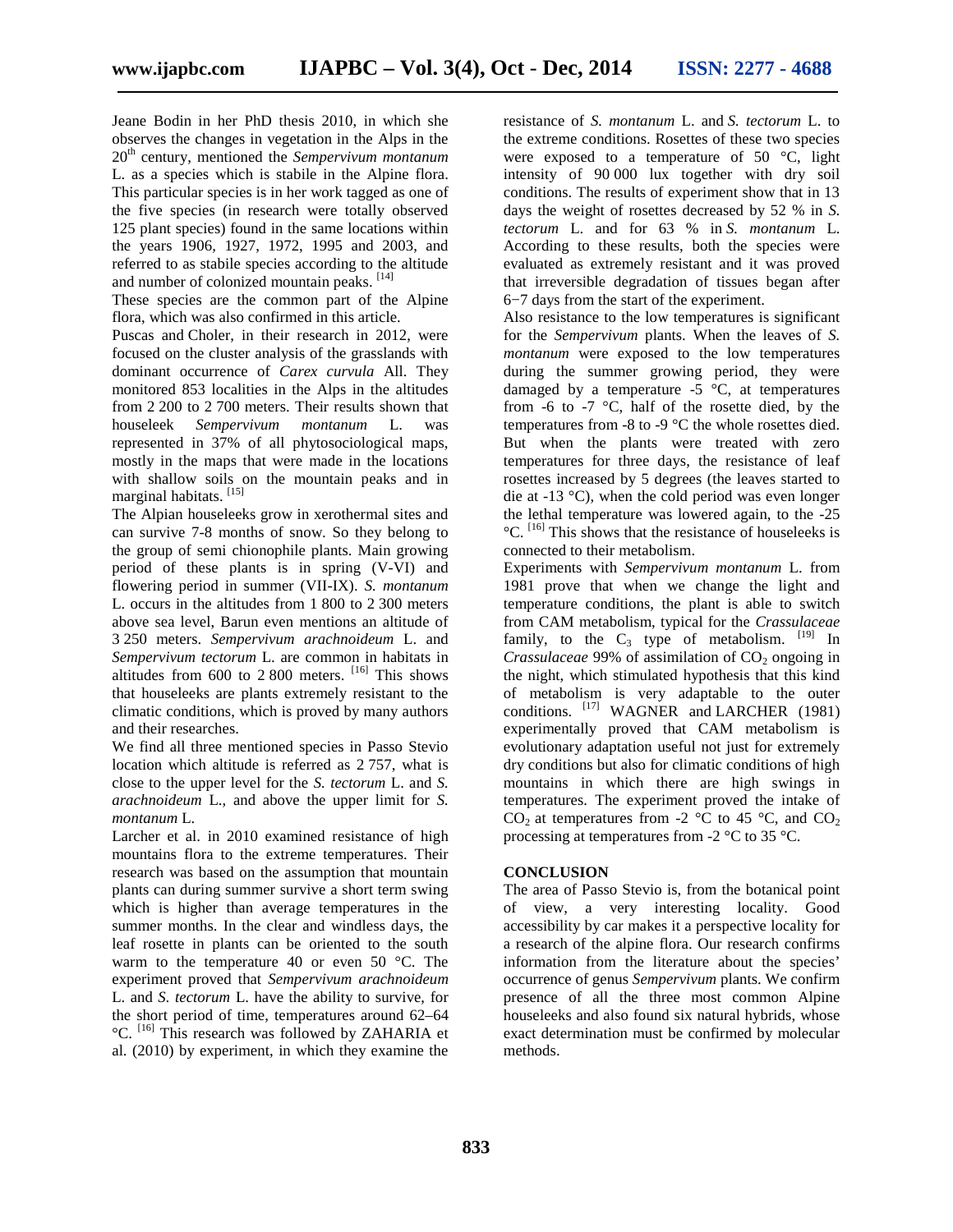

**Figure 1 The research area of Passo Stevio**



**Figure 2 Hybrid between S. montanum and S. arachnoideum**